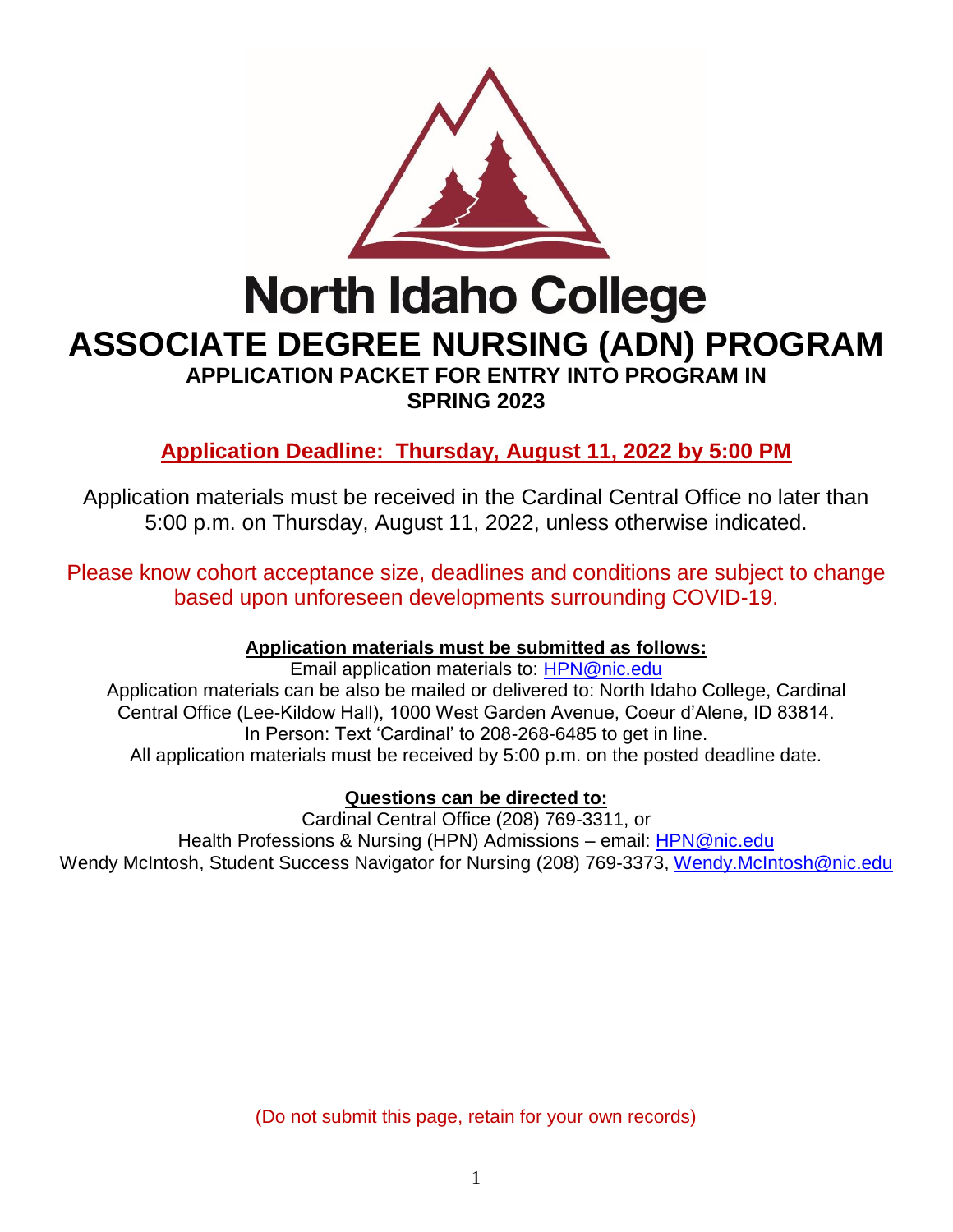# **Zoom Information Sessions**

There will be three Zoom information sessions prior to the posted application deadline. **Information session attendance is not required; however, students are strongly encouraged to attend one of the sessions.** During the information sessions the current application and specific application instructions will be reviewed. These are interactive meetings, attendees are encouraged to thoroughly review the application prior to the information session and have questions ready as each element of the application is addressed. Please see the available times and links to sessions below.

June 28, 2022 - [11:00](https://nic.zoom.us/j/83848411008) am - 12:00 pm

July [7, 2022](https://nic.zoom.us/j/88054057330) - 1:00 pm - 2:00 pm

July [11, 2022](https://nic.zoom.us/j/88054057330) - 2:00 pm - 3:00 pm

In the unlikely event any of the information sessions are unable to proceed as originally scheduled or if potential applicants are unable to attend any of the scheduled information sessions, please know, it is still the applicant's responsibility to read and understand the application thoroughly despite any unforeseen circumstances pertaining to the information sessions.

If there are questions not answered within one of the scheduled information sessions, please reach out to the Student Success Navigator for Nursing for clarification on specific questions.

> Wendy R. McIntosh Student Success Navigator for Nursing Nursing Division Meyer Health and Sciences Building 255 (208) 769-3373 [wendy.mcintosh@nic.edu](mailto:wendy.mcintosh@nic.edu) [www.nic.edu](http://www.nic.edu/)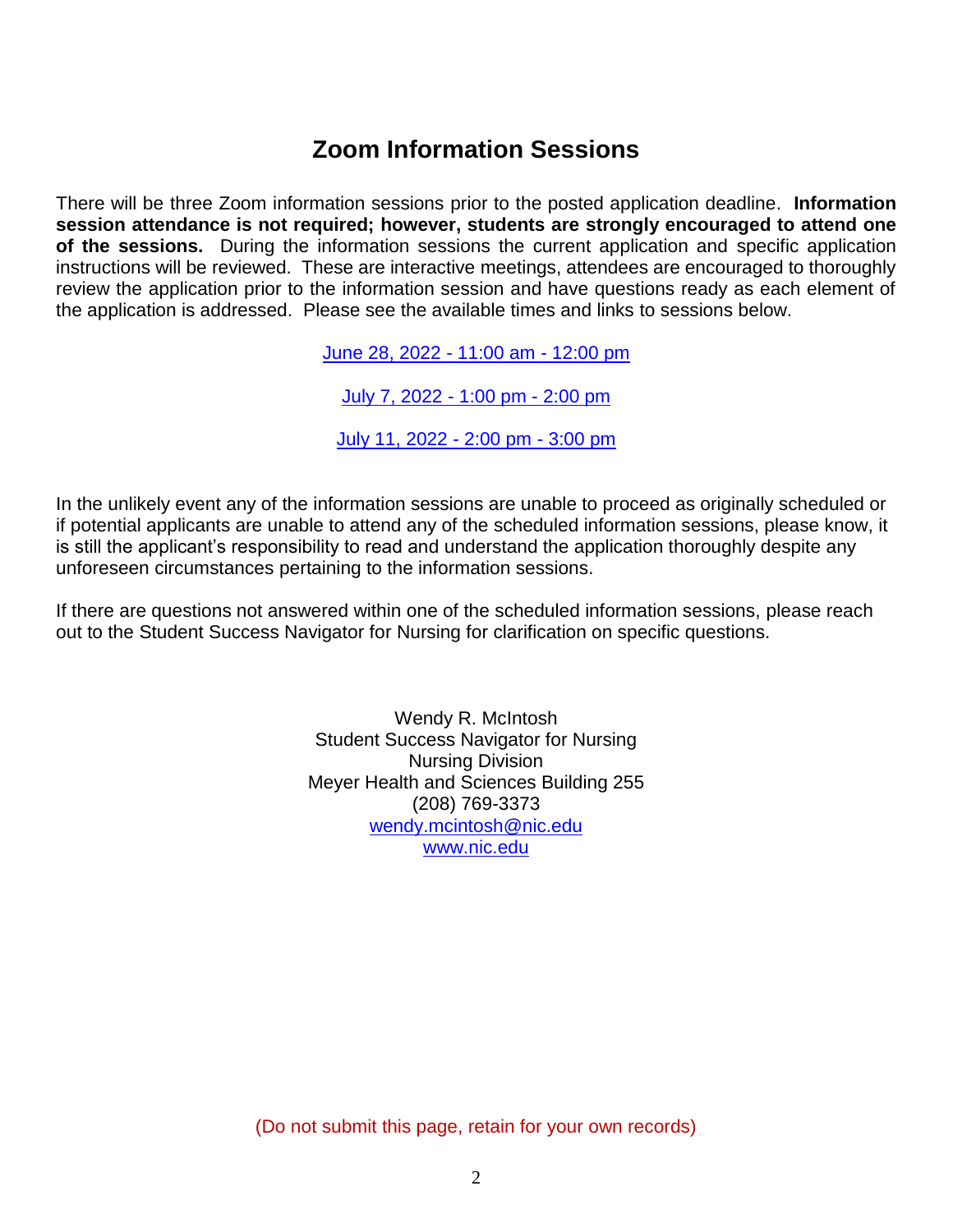## **North Idaho College Associate Degree Nursing Program Application Checklist**

This sheet is provided to ensure that your application is complete. This checklist does not need to be included with your application. All application materials must be emailed to [HPN@nic.edu](mailto:HPN@nic.edu) or received in the Cardinal Central Office no later than 5:00 p.m. on Thursday, August 11, 2022, unless otherwise indicated.

### **STEP 1: Apply to North Idaho College Complete Incomplete**  If you are not enrolled in courses at North Idaho College in the **Fall 2022** semester by the application deadline, you must complete a **degree-seeking** application to NIC for the **Spring 2023** semester at [www.NIC.edu/apply.](http://www.nic.edu/apply) If you are registered for classes at NIC in the **Fall 2022** semester, no action needed.

- > Students enrolled in Dual Credit for Fall 2022 through NIC must still submit a degreeseeking application to NIC for Spring 2023.
- ➢ Waitlisted courses at application deadline will not be considered as enrolled courses. Applicants must be enrolled in one or more courses through NIC at application deadline or must complete a degree-seeking application to NIC for the **Spring 2023.**

## **STEP 2: Submit College Transcripts Complete Incomplete**

Students are required to submit official military transcripts and official college transcripts from every college or university attended by the application deadline. If courses are still in progress at the time of the application deadline, in progress official transcripts are still required by the deadline AND final transcripts of courses enrolled in at the time of the application deadline must be submitted immediately after grades are posted. Please be aware that transcripts are not retained for a long period of time and you may need to reorder transcripts even if you've previously applied for NIC and/or the Associate Degree Nursing Program. Only courses that appear on official transcripts at the application deadline will be used to determine points for admission. Applicants using AP, CLEP or other test scores for a course to meet a degree requirement must submit a paper copy of the scores if the test score is not listed on the transcript. COMPASS, RSAT or ACT Test scores are valid for four years from the test date.

## **STEP 3: Submit Page 6 of this Application Complete Incomplete**

Page 6 of this application must be completed, signed and submitted to Cardinal Central prior to submitting items referenced on pages 4 & 5 of this application including: TEAS results, direct patient care information and supporting documentation, Prerequisite Course Information Sheet and supporting documentation. Failure to do so will result in an **Incomplete Application** status. Please complete and submit the page titled **North Idaho College Application for Admission to the Associate Degree Nursing Program Spring 2023** as soon as possible in order to review your electronic checklist through Self-Service. Instructions for reviewing your electronic checklist can be found on page 4. Your electronic checklist will be available approximately  $2 - 5$  business days after submission of completed application page.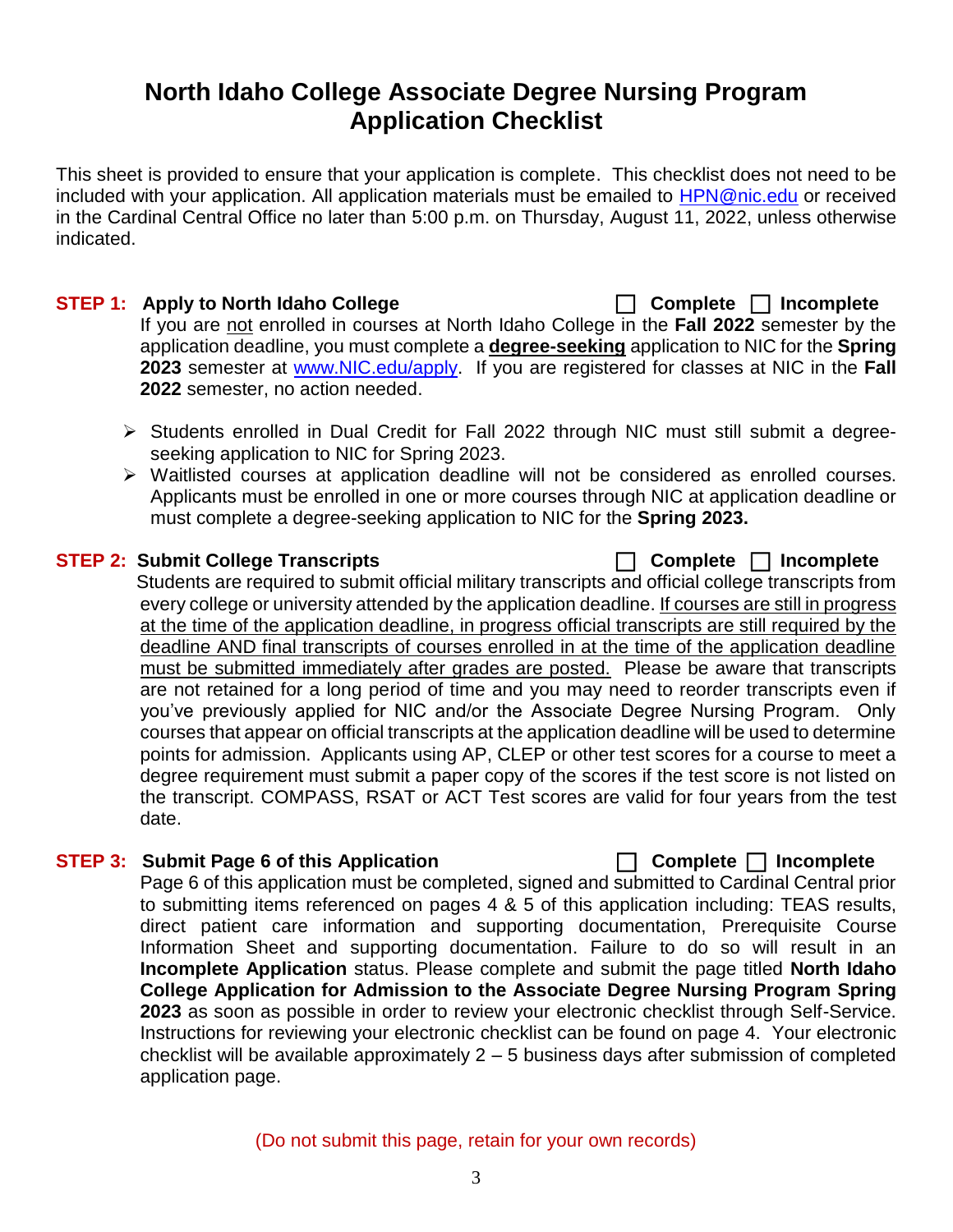#### **STEP 4: Nursing Entrance Exam (TEAS) Complete Incomplete**

For applicants who have applied previously, you *may* not need to submit the TEAS results again. It is your responsibility to ensure the Admissions Office has your results and that the scores have not expired. To find TEAS scores on file, log in to your MyNIC account, select Self Service under the Services area. Once you are in Self Service, select the grad hat icon (Academics) on the left side-panel, then select Test Summary. TEAS results will be listed under Admission Tests. If more than one valid TEAS score has been submitted, the most recent score will be used in the calculation process. Applicants may take the TEAS only once each application cycle through the NIC Testing Center. **TEAS scores are valid for two years; however, scores can be no older than 2 years at the time of the application deadline. Please verify that any previous TEAS scores align with the updated TEAS scores on the Associate Degree Nursing Point Calculation Worksheet within this application packet. If your previous score places you into a different point category, you will want to test again, as only new points scale will be used in the calculation process.**

#### **STEP 5: Review Online Checklist Complete Incomplete**

It is the applicant's responsibility to ensure that all required information is included in the application submission. Once the NIC college application and the Registered Nursing program application processes are completed as noted within Step 1 and Step 3, an online checklist regarding required application materials will be created. Your electronic checklist will be available approximately 2 – 5 business days after submission of completed application page. If you are applying close to a deadline, you may not be able to review your checklist before the deadline date. **Plan ahead for applying so you have time to review your online checklist!** Applicants may need to review often as application items are received.

After the checklist is created, applicants may verify application documents received on their **MyNIC** account. To view the checklist, you must log into your **MyNIC** account. Select **Self Service** under the **Services** area. Once you are within **Self Service**, on the left-hand side panel, select the person avatar icon (**User Options**) and select **My Documents**. If the **Status** column says **Not Received** for the **Requesting Office of Admissions**, we will need that document for your program application file. No verbal or other written verification will be given. No recognition is given for requirements/courses without documentation.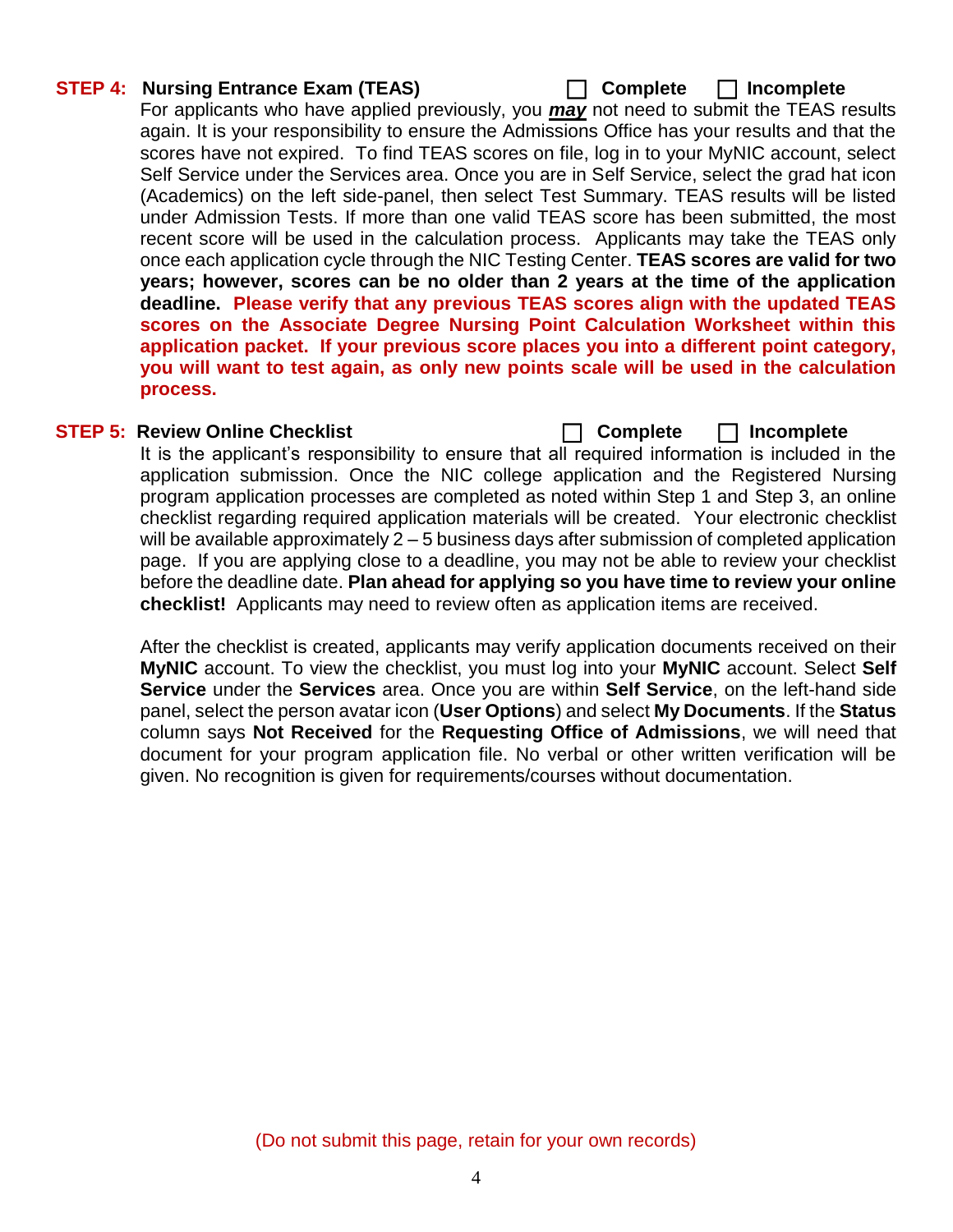## **Supplemental Application Documentation to be Submitted by Deadline (If Applicable)**

**Current Schedule Complete Incomplete**

 $\checkmark$  Applicants who are enrolled in any minimum prerequisites in Fall 2022 in a school other than North Idaho College must submit a copy of their current schedule **and** complete the enclosed form titled *Prerequisite Course Information Sheet.* Applicants must be enrolled in any remaining prerequisites at the application deadline. Minimum prerequisites include: **ENGL 101, BIOL 227, PSYC 101, COMM 101 & GEM 3 Math course.** 

#### **Statement from Previous Nursing School Complete Incomplete**

✓ Applicants who have attended any nursing program other than NIC, **and not completed that program,** must submit a statement regarding eligibility for readmission to each nursing program previously attended. The statement must be on school letterhead and must come from a dean or director of the program**. Applicable letters must state that student is eligible to return to previous nursing program.** If a nursing school statement was submitted with a completed application to an NIC nursing program within the previous two years, a new statement must be submitted again with this application.

**Copy of Credentials Complete Incomplete**

✓ In order to receive points towards **direct patient care**, a copy of credentials, licenses and certifications applicable to and required for position(s) held must be provided by application deadline. Providing copies of credentials, licenses and certifications will not ensure direct patient care points will be awarded, however, copies of credentials, licenses and certifications are required in order for direct patient care points to be considered.

## **Incomplete applications or application materials received after 5:00 PM on August 11, 2022 will not be considered**.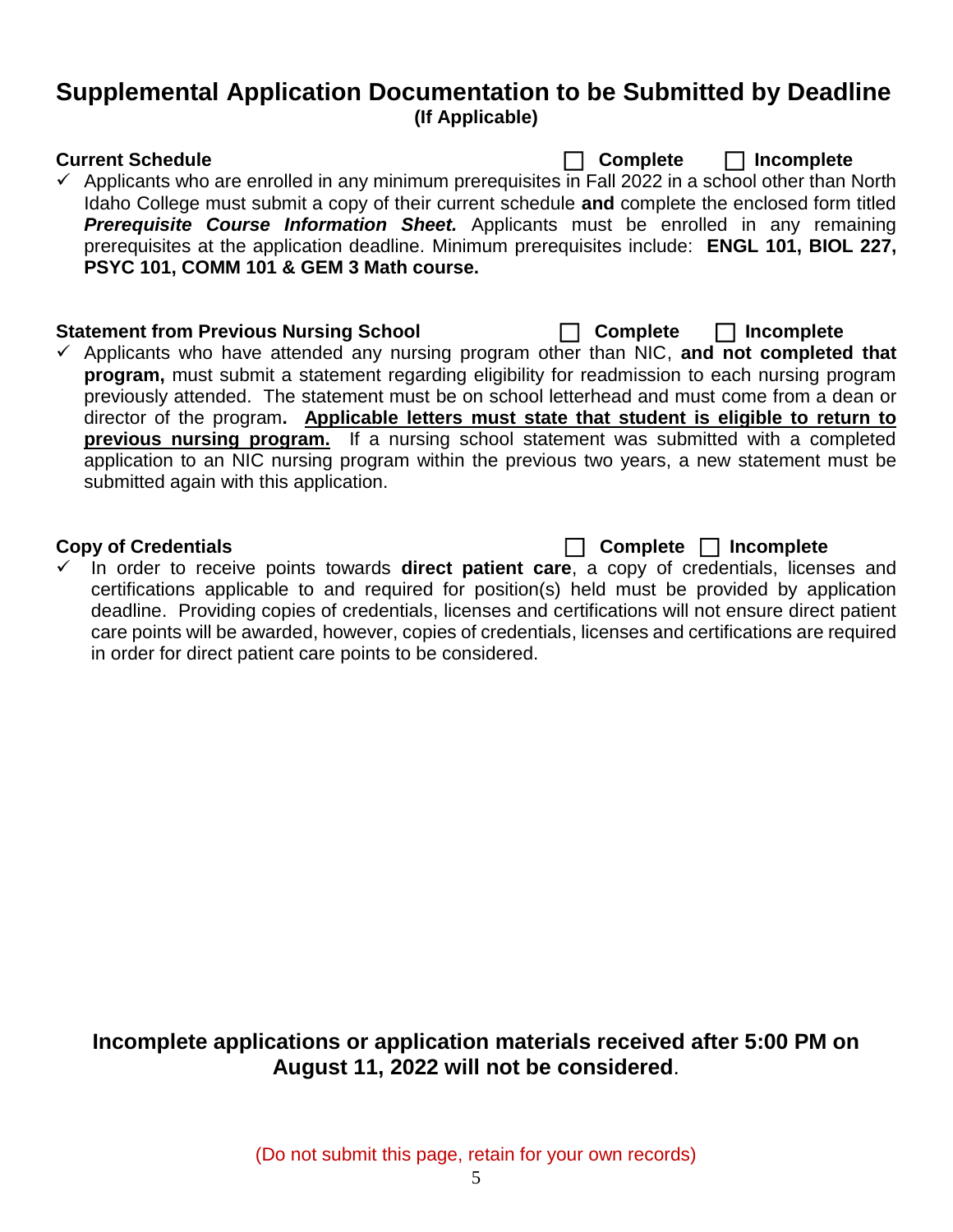**NORTH IDAHO COLLEGE** 

## **Application for Admission to the Associate Degree Nursing Program**

**Spring 2023**

| North Idaho College Student Identification Number ______________________________ |                       |                                                                                                                |        |                       |     |  |
|----------------------------------------------------------------------------------|-----------------------|----------------------------------------------------------------------------------------------------------------|--------|-----------------------|-----|--|
|                                                                                  |                       |                                                                                                                |        |                       |     |  |
| Name<br>Last                                                                     | First                 | Middle                                                                                                         |        | <b>Preferred Name</b> |     |  |
|                                                                                  |                       |                                                                                                                |        |                       |     |  |
|                                                                                  |                       |                                                                                                                |        |                       |     |  |
|                                                                                  | <b>Street Address</b> | City                                                                                                           | County | <b>State</b>          | Zip |  |
|                                                                                  |                       | Cell Phone 2008 2009 2010 2021 2022 2023 2024 2022 2023 2024 2022 2023 2024 2025 2026 2027 2028 2029 2020 2021 |        |                       |     |  |
| E-Mail                                                                           |                       |                                                                                                                |        |                       |     |  |

Please list **all** colleges attended: The Admissions Office must receive official transcripts by the application deadline.

| Name of College, Trade School, etc. City & State Dates Attended Grad. Date |  | <b>Degree/#Credit Earned</b> |
|----------------------------------------------------------------------------|--|------------------------------|
|                                                                            |  |                              |
|                                                                            |  |                              |
|                                                                            |  |                              |
|                                                                            |  |                              |
|                                                                            |  |                              |

( DD 214 will be required after initi al applicant sc reening) Military: Active **Weteran** \_\_\_\_\_\_\_ Othe r \_\_\_\_\_\_\_

#### **Please read and indicate your acknowledgement of the following:**

- I hereby certify that the information contained in this application is true and complete to the best of my knowledge.
- I understand that any misrepresentation or falsification of information is cause for denial of admission or expulsion from college.
- I understand that upon acceptance into the nursing program, a criminal background check will be required for participation in clinical rotations. Violations which appear on the background check may result in denied access to clinical sites and, therefore, inability to complete the nursing program.
- I understand that a felony conviction may prevent me from obtaining a nursing license.
- By signing my name, I hereby authorize this signature to serve as my legal signature in acknowledgement of the above information. No application will be considered without a handwritten signature.

\_\_\_\_\_\_\_\_\_\_\_\_\_\_\_\_\_\_\_\_\_\_\_\_\_\_\_\_\_\_\_\_\_\_\_\_\_\_\_\_\_\_\_\_ \_\_\_\_\_\_\_\_\_\_\_\_\_\_\_\_\_\_\_\_\_\_\_\_\_\_\_

#### Applicant Signature **Date**

The nursing program is committed to diversity and has a selection process which does not discriminate on the basis of race, color, religion, national origin, sex or age.

This page must be submitted prior to additional items or accompanying documentation referenced on pages 4 & 5 of this application including TEAS results, direct patient care information and supporting documentation, Prerequisite Course Information Sheet and supporting documentation. Failure to do so may result in an incomplete application status.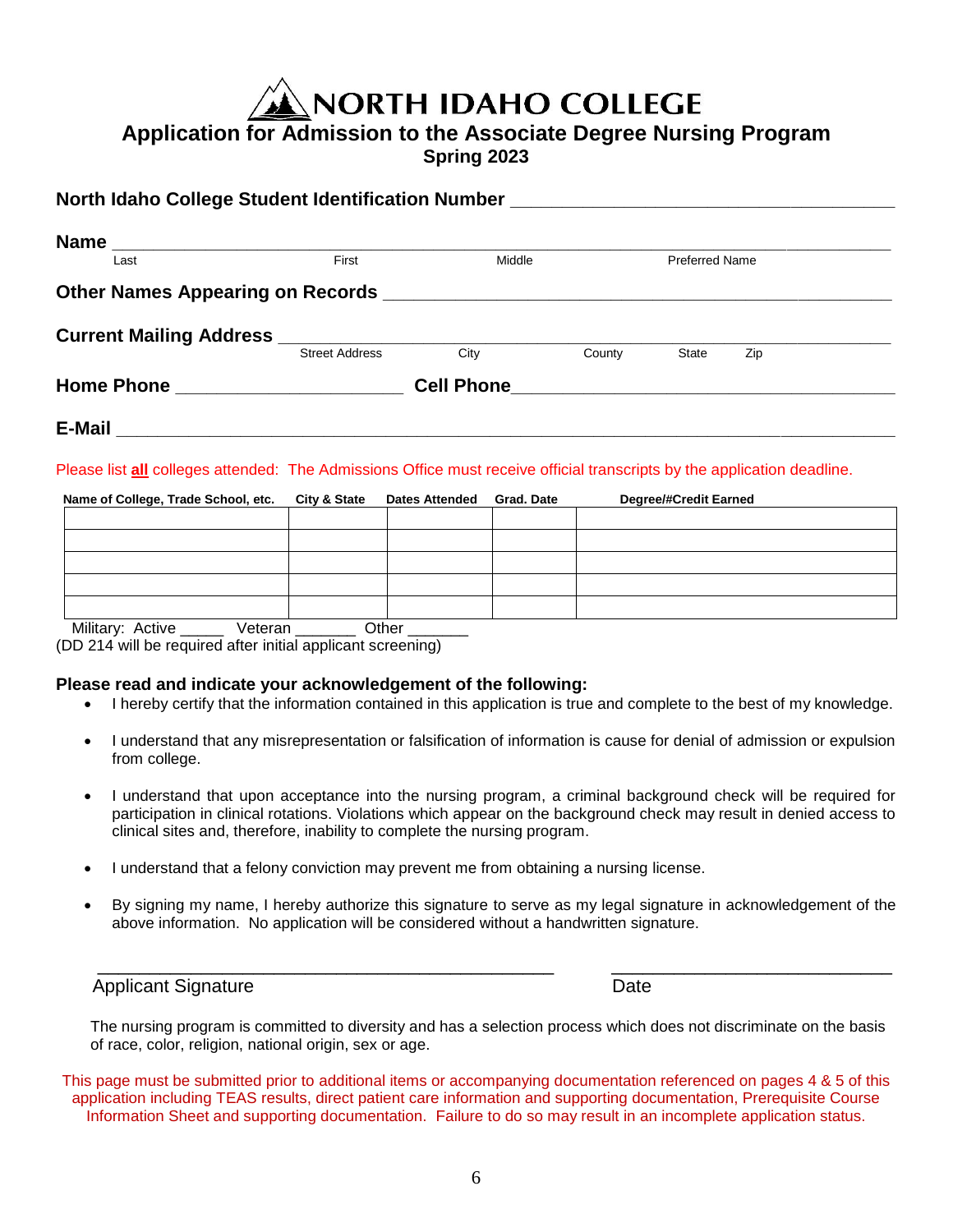# **Prerequisite Information Sheet**

Students currently enrolled in prerequisites at schools *OTHER* than North Idaho College must complete this information sheet. This sheet **and documentation of enrollment in the prerequisites listed below** must be submitted with the application in order to provide evidence of eligibility. **Applicants must be enrolled in any remaining prerequisites at the application deadline.** Failure to provide proof of registration in any remaining prerequisites at a school other than NIC will result in an Incomplete Application status. **Minimum prerequisites include:** ENGL 101, BIOL 227 & LAB, PSYC 101, COMM 101 & a GEM 3 Math course.

Student Name

|                          | 1. Prerequisite course I am currently taking (check one): |  |                                                                                                      |
|--------------------------|-----------------------------------------------------------|--|------------------------------------------------------------------------------------------------------|
|                          |                                                           |  | ENGL 101 ___BIOL 227 & Lab ___PSYC 101 ___COMM 101 ___GEM 3 Math Course                              |
|                          |                                                           |  |                                                                                                      |
|                          |                                                           |  |                                                                                                      |
|                          |                                                           |  |                                                                                                      |
|                          | 2. Prerequisite course I am currently taking (check one): |  |                                                                                                      |
| $\overline{\phantom{a}}$ |                                                           |  | _ENGL 101 ___BIOL 227 & Lab ____PSYC 101 ____COMM 101 ____GEM 3 Math Course                          |
|                          |                                                           |  |                                                                                                      |
|                          |                                                           |  |                                                                                                      |
|                          |                                                           |  |                                                                                                      |
|                          | 3. Prerequisite course I am currently taking (check one): |  |                                                                                                      |
| $\frac{1}{1}$            |                                                           |  | _ENGL 101 ___BIOL 227 & Lab ____PSYC 101 ____COMM 101 ____GEM 3 Math Course                          |
|                          |                                                           |  |                                                                                                      |
|                          | Course/s will be complete on (date) __________________    |  |                                                                                                      |
|                          |                                                           |  | The course/s is/are being offered in a ___________quarter ______________semester system. (check one) |

### **Official transcripts with final grades for all prerequisite courses not completed at NIC must be received in Cardinal Central by December 19, 2022**

(Submit this page, if applicable)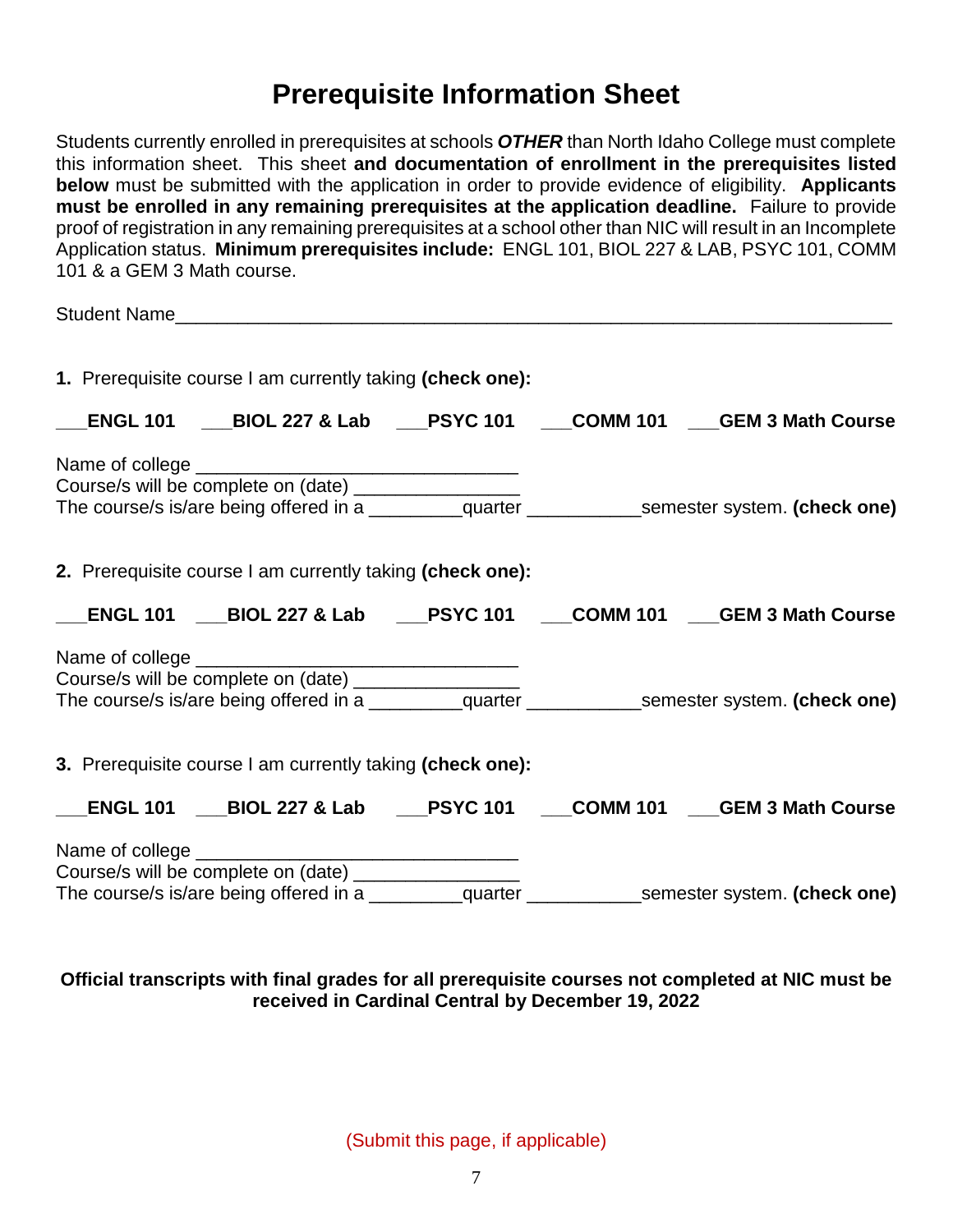# **RN Entrance Exam**

**A copy of TEAS standardized test scores must be submitted as part of the application process no later than the application deadline. Sessions for completing the TEAS test are generally offered at the NIC Testing Center during the two weeks prior to the application deadline but current scores from other testing locations are also acceptable. Students unable to attend testing sessions provided by NIC are responsible for completing this requirement elsewhere. Please contact the NIC Testing Center for possible alternatives.**

### **To schedule Test of Essential Academic Skills (TEAS) through the NIC Testing Center:**

- 1. If applying to the North Idaho College nursing program for the Spring 2023 cohort, **you must first complete and submit the page titled 'North Idaho College Application for Admission to the Associate Degree Nursing Program Spring 2023'** to Cardinal Central. TEAS results submitted prior to the signed application page will result in an ineligible TEAS score.
- 2. Limited TEAS testing will be available via the NIC Testing Center. Click on the links below to view any currently available sessions.
- 3. Schedule the exam.
	- A. To schedule the exam at NIC in Coeur d'Alene: Log on to [www.nic.edu/teas](http://www.nic.edu/teas)
	- B. To schedule the exam at an NIC Outreach Center: Log on to [www.nic.edu/teas](http://www.nic.edu/teas) and follow the information for the Outreach Center of your choice.
- 4. Bring to the testing site on your scheduled day:
	- A. Your picture ID
	- B. A valid **credit/debit card** to pay for the exam (cash or checks are not accepted). **The cost can range from \$58 - \$65.**

### **Applicants who appear for testing without a picture ID and valid credit/debit card will not be allowed to test.**

Additional TEAS Information:

- In addition to the NIC testing fee, the applicant is also responsible for all fees assessed by an alternate test site.
- The exam may take up to 4 hours to complete. It may be taken only once each application period. TEAS scores may be used for two consecutive application years. If the TEAS is repeated, the most recent scores will be used for the application.

**North Idaho College is committed to serving TEAS examinees with documented disabilities by providing reasonable accommodations appropriate to the examinee's diagnosis and needs. North Idaho College also provides some supports to English Learners, (English as a Second Langage, 'ESL'). In order to be considered for TEAS accommodations, please contact the North Idaho College Disability Support Services (DSS) office at 208-665-4520. The DSS office is located in Seiter Hall, Room 100.**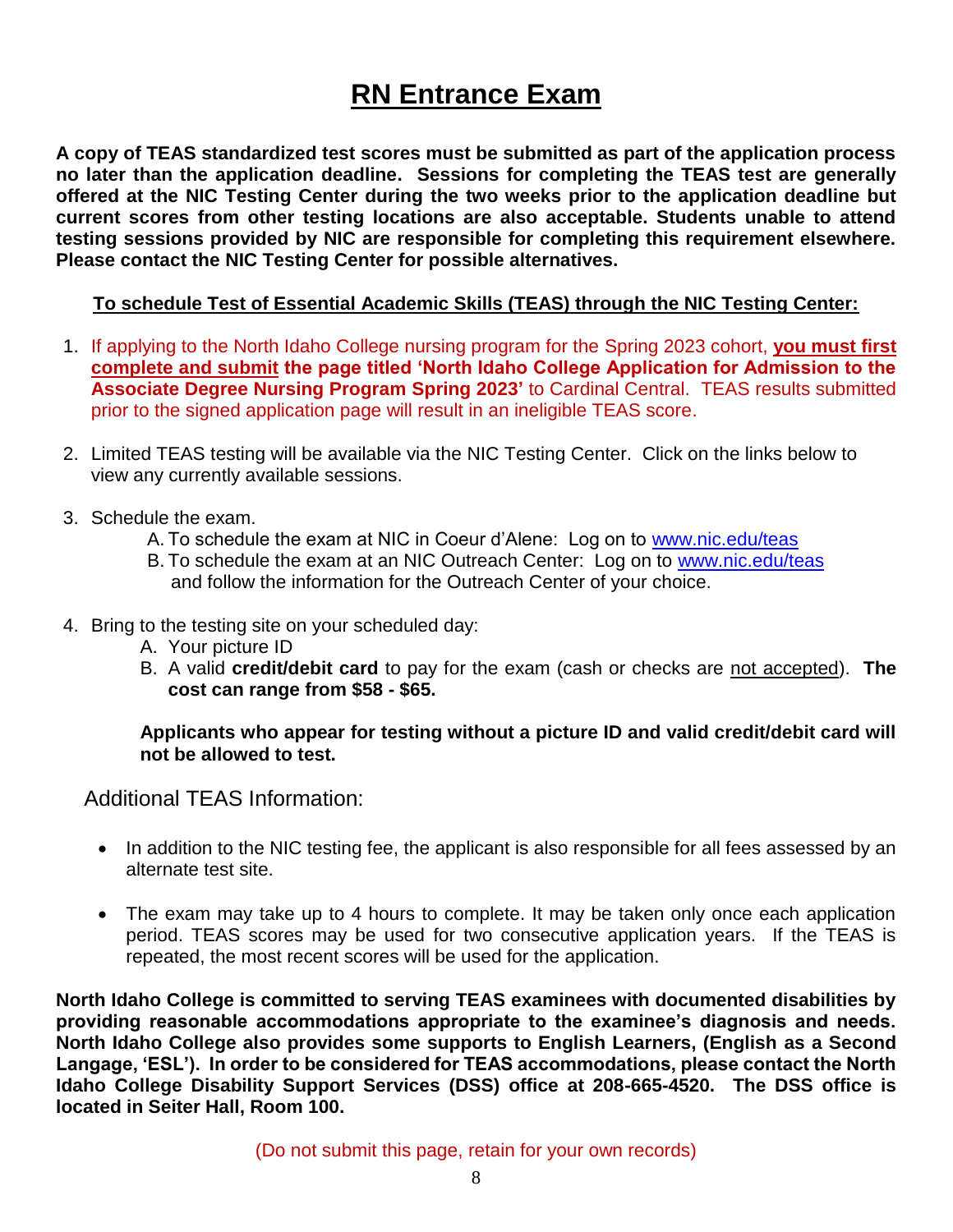## **Associate Degree Nursing**

## **Point Calculation Worksheet**

## **To be kept by the applicant for personal use.**

A. GPA B. Bonus Points

| A.S. Degree        | Grade | <b>Bonus Points</b>                                                | <b>GPA</b>                 |  |
|--------------------|-------|--------------------------------------------------------------------|----------------------------|--|
| <b>Requirement</b> |       |                                                                    |                            |  |
| <b>ENGL 101</b>    |       | • Biol-227, Biol-228 & Bact-250                                    |                            |  |
| <b>BIOL 227</b>    |       | are worth 4 additional bonus                                       | $\geq$ 3.7 – 4.00 = 35 pts |  |
| <b>COMM 101</b>    |       | points each if completed with a<br>3.0 or higher (If repeated, two |                            |  |
| <b>PSYC 101</b>    |       | most recent scores must                                            | $>$ 3.4 $-$ 3.69 = 25 pts  |  |
| <b>GEM 3 MATH</b>  |       | average 3.0 or higher to be                                        |                            |  |
| <b>ENGL 102</b>    |       | eligible for 4 additional bonus                                    | $>$ 3.0 – 3.39 = 15 pts    |  |
| <b>BIOL 228</b>    |       | points).                                                           |                            |  |
| <b>BACT 250</b>    |       | • Completion, with C/2.0, of                                       | $3.0 =$<br>Ineligible      |  |
| <b>SOC 101</b>     |       | non-prerequisite degree                                            |                            |  |
| GEM <sub>5</sub>   |       | requirements are worth 1                                           |                            |  |
| GEM <sub>5</sub>   |       | additional point per course                                        |                            |  |
| <b>NURS 115</b>    |       |                                                                    |                            |  |

**\*** Minimum cumulative GPA of 3.0 for program eligibility will be calculated on all completed degree requirement courses (shaded and non-shaded) from the above course list appearing on the transcript at the application deadline.

**Total A** \_\_\_\_\_\_\_\_\_

## **Total B** \_\_\_\_\_\_\_\_\_

B. TEAS (Test of Essential Academic Skills) Results: Total score percentage will be used to determine points as follows:

| 92% - 100%                 | $= 25$ pts     |
|----------------------------|----------------|
| 80% - 91.9%                | $= 20$ pts     |
| $58.7\% - 79.9\% = 15$ pts |                |
| Below 58.7%                | $=$ Ineligible |

**Total C** \_\_\_\_\_\_\_\_\_

D. 12 or more 100-level or higher credits completed at NIC with C/2.0 = 15 pts  $6 - 11 100$ -level or higher credits completed at NIC with  $C/2.0$  = 8 pts (Only courses posted to the NIC transcripts by application deadline will be considered)

**Total D** \_\_\_\_\_\_\_\_\_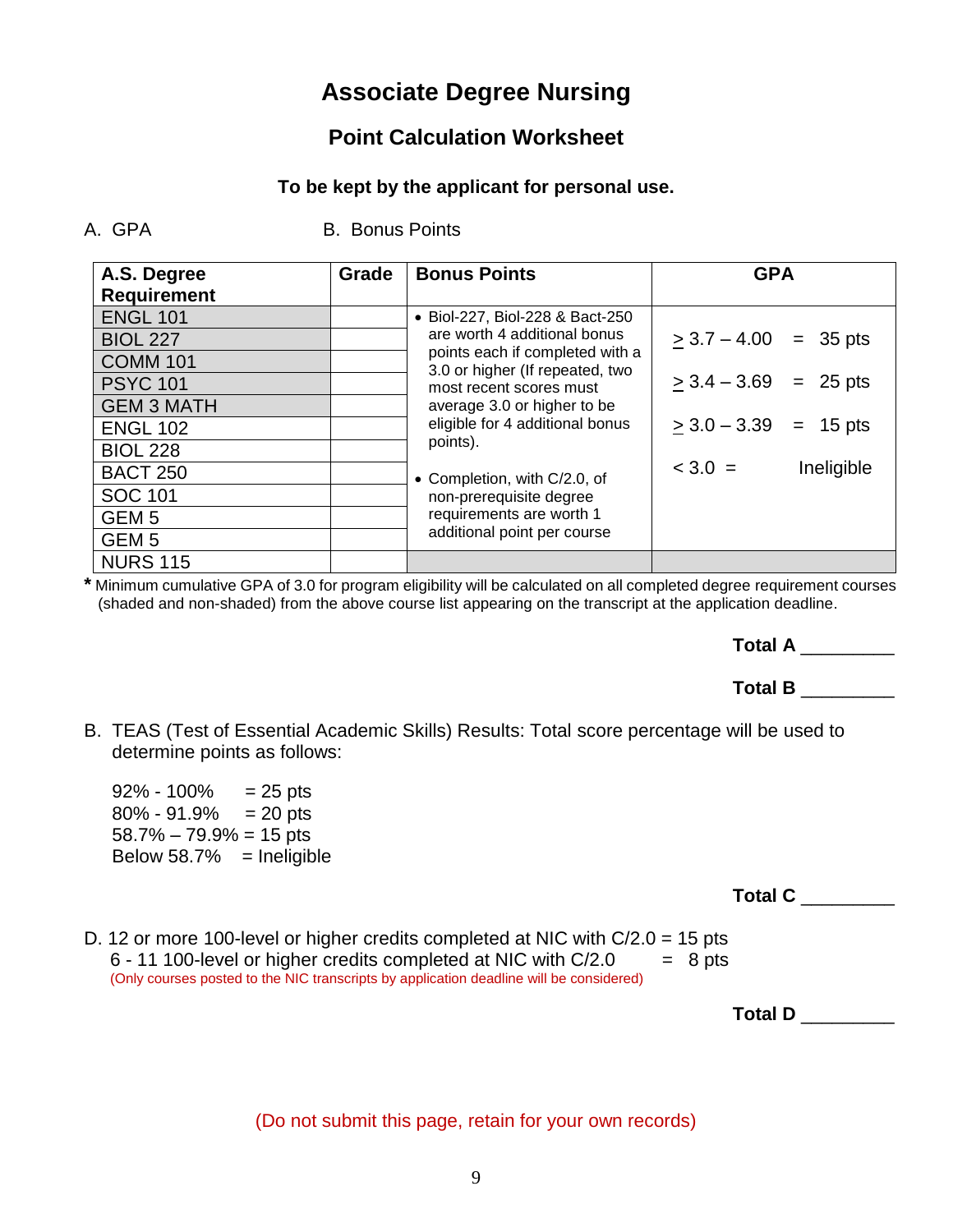(Do not submit this page, retain for your own records)

- E. Completion of 750 hours direct patient care within 3 years of application deadline, verified on employer letterhead or on form provided within application. Direct patient care hours accumulated prior to **August 2019** will not count towards points received. Please include copies of credentials, licenses and certifications applicable to and required for position(s) held. **Only** hours worked within 3 years of application deadline will be accepted = 15 pts
- F. Bachelor's degree or higher from regionally accredited institution, recognized by NIC = 10 pts
- G. Students applying (or re-applying to the ADN Program will be given bonus points for any NIC Nursing (NURS) courses completed with a C/2.0 or higher, for up to two years from the time the course was taken. This includes students who take NURS 115 Wellness prior to getting into the ADN Program and students that attended the first semester of the program and completed some NURS courses successfully, such as NURS 215, etc. These courses will also be counted in the admission criteria as courses completed at NIC with a grade of C/2.0 or higher at NIC.
- **TOTAL A - G \_\_\_\_\_\_\_\_\_\_\_\_\_\_**

## **Random audits will be conducted on verifications of direct patient care information provided**

## **Examples of employment that meet the direct patient care criteria:**

CNA Military Medic or Corpsman EMT or Paramedic Mental Health Technician or Specialist Surgical Technologist Physical Therapist Assistant Occupational Therapy Assistant Clinical Medical Assistant Patient Care Technician (Dialysis) Radiology Technician Licensed Massage Therapist Emergency Department Technician Dental Hygienist

## **Examples of employment that do not meet the direct patient care criteria:**

Patient Transporter Pharmacy Technician Physical Therapy Aid Lifeguard Ski Patrol

Phlebotomist Esthetician Scribe Health Unit Coordinator Home Care Aid

Respite Care Medication Assistant Resident Assistant **Caregiver** 

**Total E** \_\_\_\_\_\_\_\_\_\_

**Total F** \_\_\_\_\_\_\_\_\_\_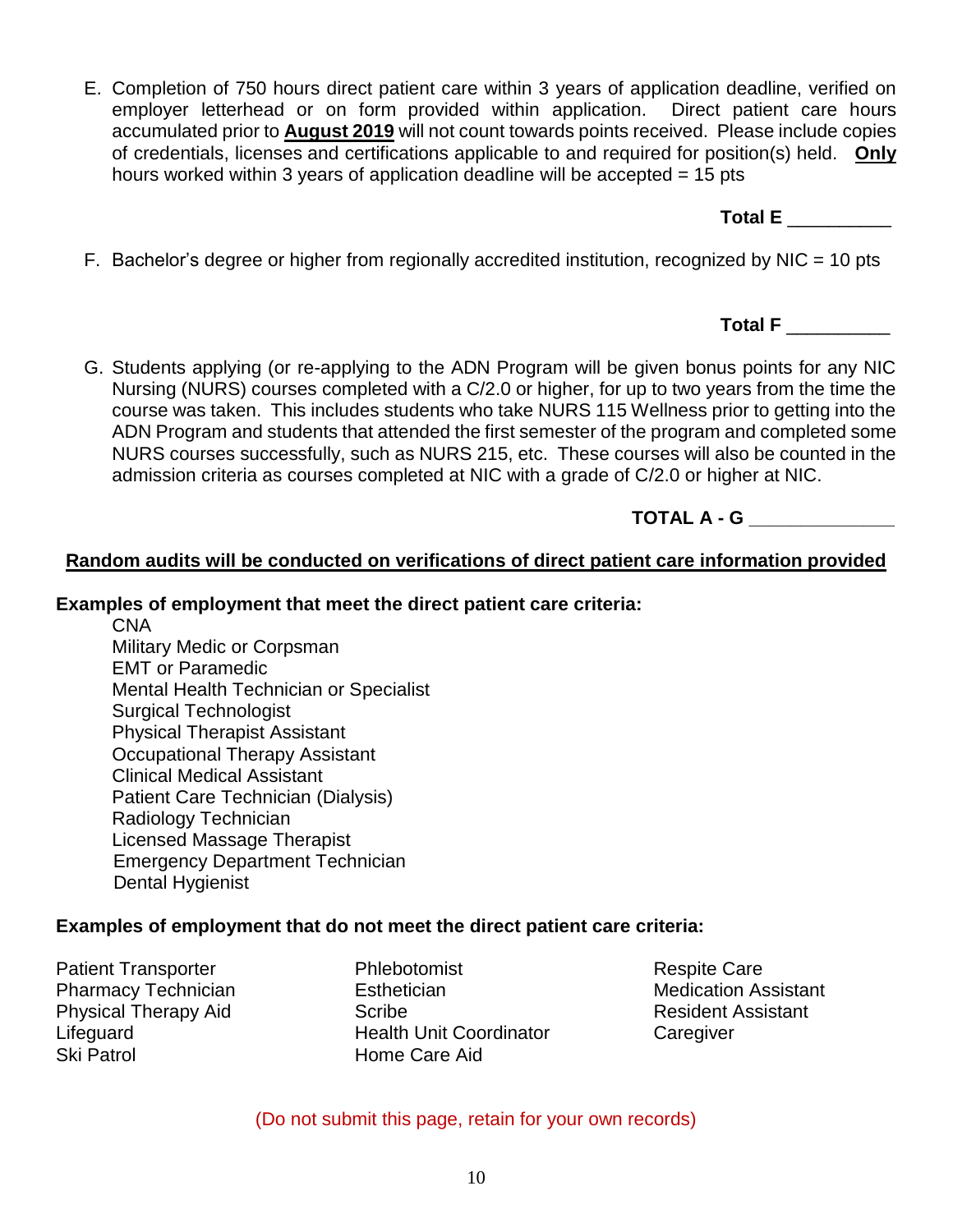### **VERIFICATION OF DIRECT PATIENT CARE EXPERIENCE**

## **Please provide a copy of your job description including required qualifications**

## **To be completed by the student:**

I hereby give permission for the release of information to the Associate Degree Nursing Program at North Idaho College:

| Dates of employment must be reported using one of the following formats: MM / YYYY through MM / YYYY OR MM / YYYY through Current.<br>These are the only two accepted formats. Reported dates may only include August 2019 through application deadline. Any dates reported<br>prior to August 2019 will not be considered. If dates are reported outside of the preceding 3 years, applicant will not be eligible for direct patient<br>care points.       |
|-------------------------------------------------------------------------------------------------------------------------------------------------------------------------------------------------------------------------------------------------------------------------------------------------------------------------------------------------------------------------------------------------------------------------------------------------------------|
|                                                                                                                                                                                                                                                                                                                                                                                                                                                             |
| Please report total hours worked within required 3 year time frame. The nursing division will not accept hours requiring a calculation to<br>determine total completed hours. Direct patient care hours accumulated prior to August 2019 will not count towards points received. If hours<br>reported on this form are not within the preceding 3 year time frame, applicant will not be considered eligible to receive points awarded in this<br>category. |
|                                                                                                                                                                                                                                                                                                                                                                                                                                                             |
|                                                                                                                                                                                                                                                                                                                                                                                                                                                             |
| To be verified by employer: Please verify above information in regard to this employee.                                                                                                                                                                                                                                                                                                                                                                     |
| Name of individual verifying applicant employment & work history ___________________________________                                                                                                                                                                                                                                                                                                                                                        |
| Position held of individual verifying applicant employment & work history _________________________                                                                                                                                                                                                                                                                                                                                                         |
|                                                                                                                                                                                                                                                                                                                                                                                                                                                             |
|                                                                                                                                                                                                                                                                                                                                                                                                                                                             |
|                                                                                                                                                                                                                                                                                                                                                                                                                                                             |

**Return this form along with copies of applicable credentials, licenses and certifications to the Cardinal Central Office with Associate Degree Nursing Application. Applicants may submit multiple forms if employed by multiple facilities within the preceding 3 years.**

## **Random audits will be conducted on verification of direct patient care information provided by the applicant.**

(Submit this page, if applicable)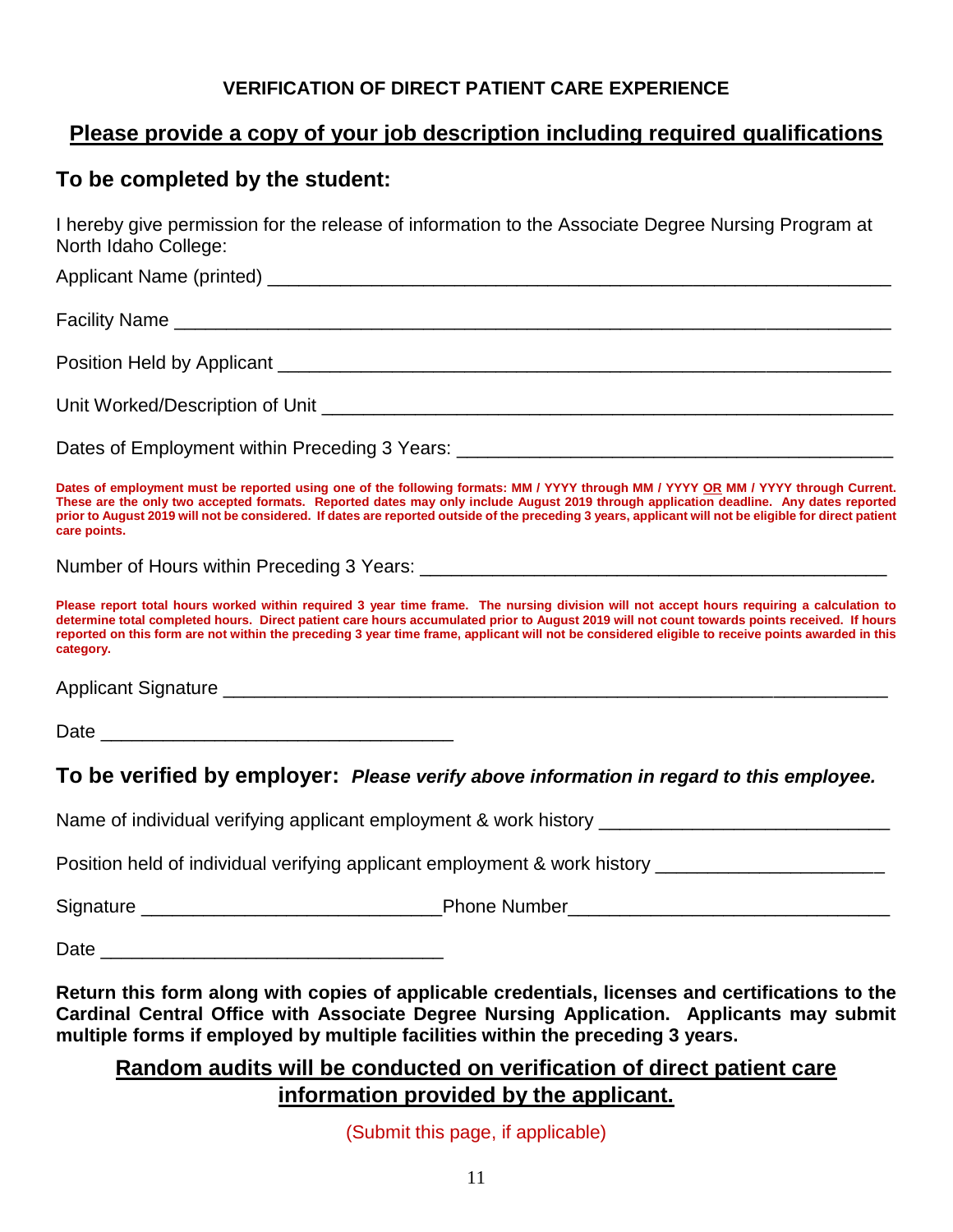## **Direct Patient Care Appeal**

If the student strongly believes that their 750 hours of employment meets the criteria, but the position is not identified in either of the lists on page 10, the student may request an appeal for review of their position. Directions to appeal:

- 1. Complete Verification of Direct Patient Care Experience form.
- 2. Complete the Direct Patient Care Appeal form.
- 3. Include an employer letter, on the employer letterhead, stating the job title the student held, the dates and total hours worked within the preceding 3 years and their job description.
- 4. The completed appeal documentation and copies of applicable credentials, licenses and certifications must be submitted by application deadline.

## **Direct Patient Care Appeal Form for ADN Admission Criteria**

| <b>Student Name</b>                           | Date |
|-----------------------------------------------|------|
| Direct Patient Care Position held:            |      |
| Dates of Employment within Preceding 3 Years: |      |

Dates of employment must be reported using one of the following formats: MM / YYYY through MM / YYYY OR MM / YYYY through Current. These are the only two accepted formats. Reported dates may only include August 2019 through application deadline. Any dates reported prior to August 2019 will not be considered. If dates are reported outside of the preceding 3 years, applicant will not be eligible for direct patient **care points.**

## **Provide job description, including typical duties the student performed while employed:**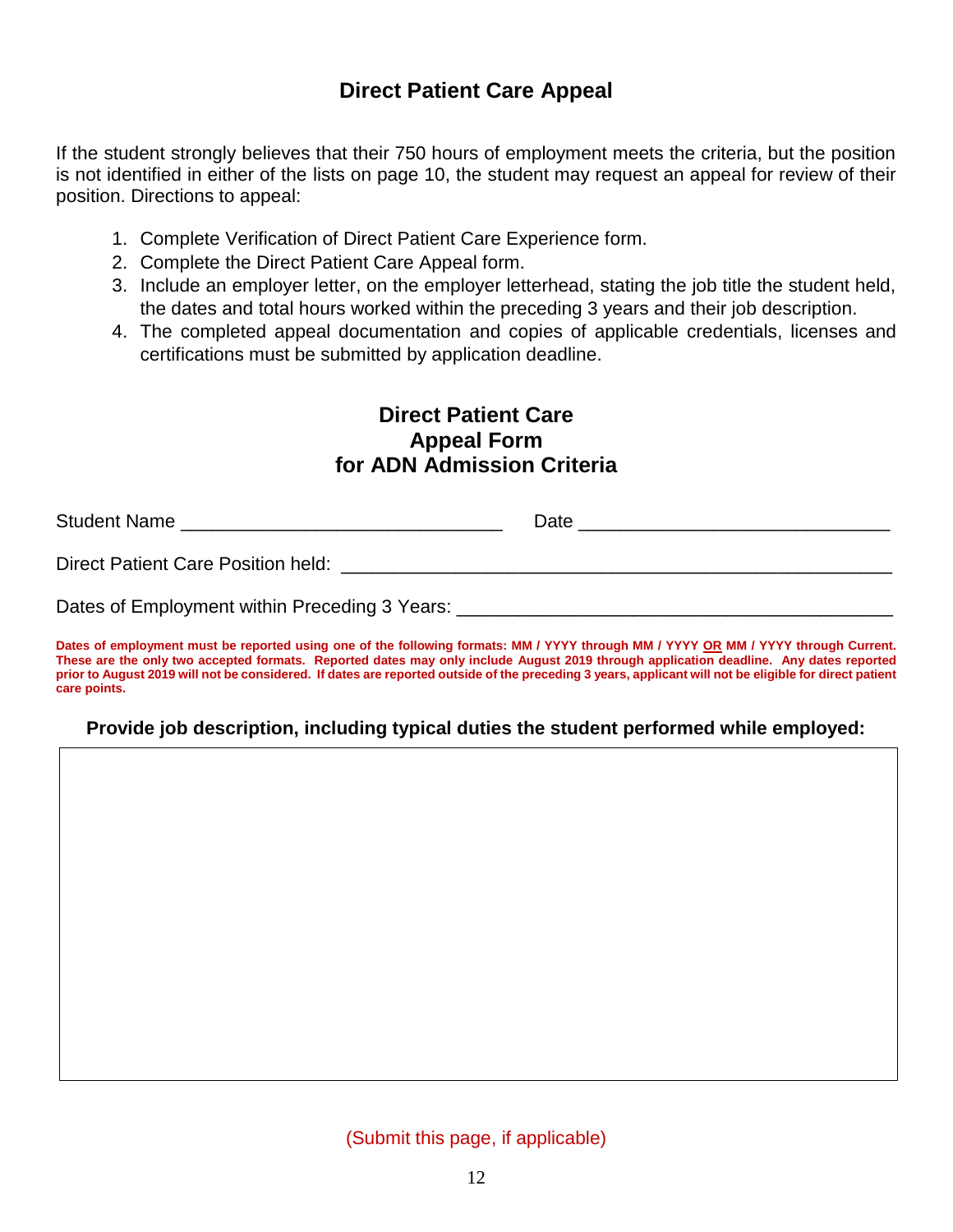# **Frequently Asked Application Questions (FAAQs)**

- **Q:** When and how will I know if I got into the program?
- **A:** *Applicants will be notified of acceptance or denial to program approximately three months after application deadline occurs. Applicants will be notified via standard mail. It is vital that any changes to your address be reported directly to the nursing advisor so corrections can be made prior to decisions being mailed. Please notify the nursing advisor via phone or email @ (208)769-3373 or* [wendy.mcintosh@nic.edu.](mailto:wendy.mcintosh@nic.edu)
- **Q:** After decisions are mailed, will there be an orientation?
- **A:** *Within the final acceptance letters, there will be details regarding the mandatory orientation. Accepted and alternate students must appear in person at the Coeur d'Alene campus on the scheduled date and time in order to retain their accepted or alternate status.*
- **Q:** Do I get points for the requirements I'm working on now?
- **A:** *Courses in progress at the application deadline are not eligible for bonus points nor are they factored into cumulative GPA on program requirements.*
- **Q:** Do I get points if I'm in the military or a veteran?
- **A:** *Military service is not eligible for additional points; however, In the event there are applicants with an equal number of points, and the number of applicants (who are tied) outnumber the remaining open positions in the program, the following system will be used to determine who is selected:*
	- *Applicants with an equal number of points (tied) who have provided appropriate documentation of military service will be put at the top of their point category. If there continues to be a tie, then:*
	- *Cumulative GPA on completed program requirements will be used to rank the remaining tied applicants. If there still continues to be a tie, then:*
	- *A random drawing of all the remaining tied applicants will be held for the final position(s)*
- **Q:** I sent in documents before I submitted my signed Nursing application page. Am I good?
- **A:** *Application materials submitted prior to the signed Nursing application page will be invalid. You must submit the signed Nursing application page prior to or along with additional application materials. Submitting any nursing application materials prior to the signed Nursing application page may result in an ineligible or incomplete application status.*
- **Q:** I applied to the Nursing program on my NIC application but my degree is something different. How do I get this corrected?
- **A:** *Students are not assigned the specific Nursing degree until after they have been accepted to the program.*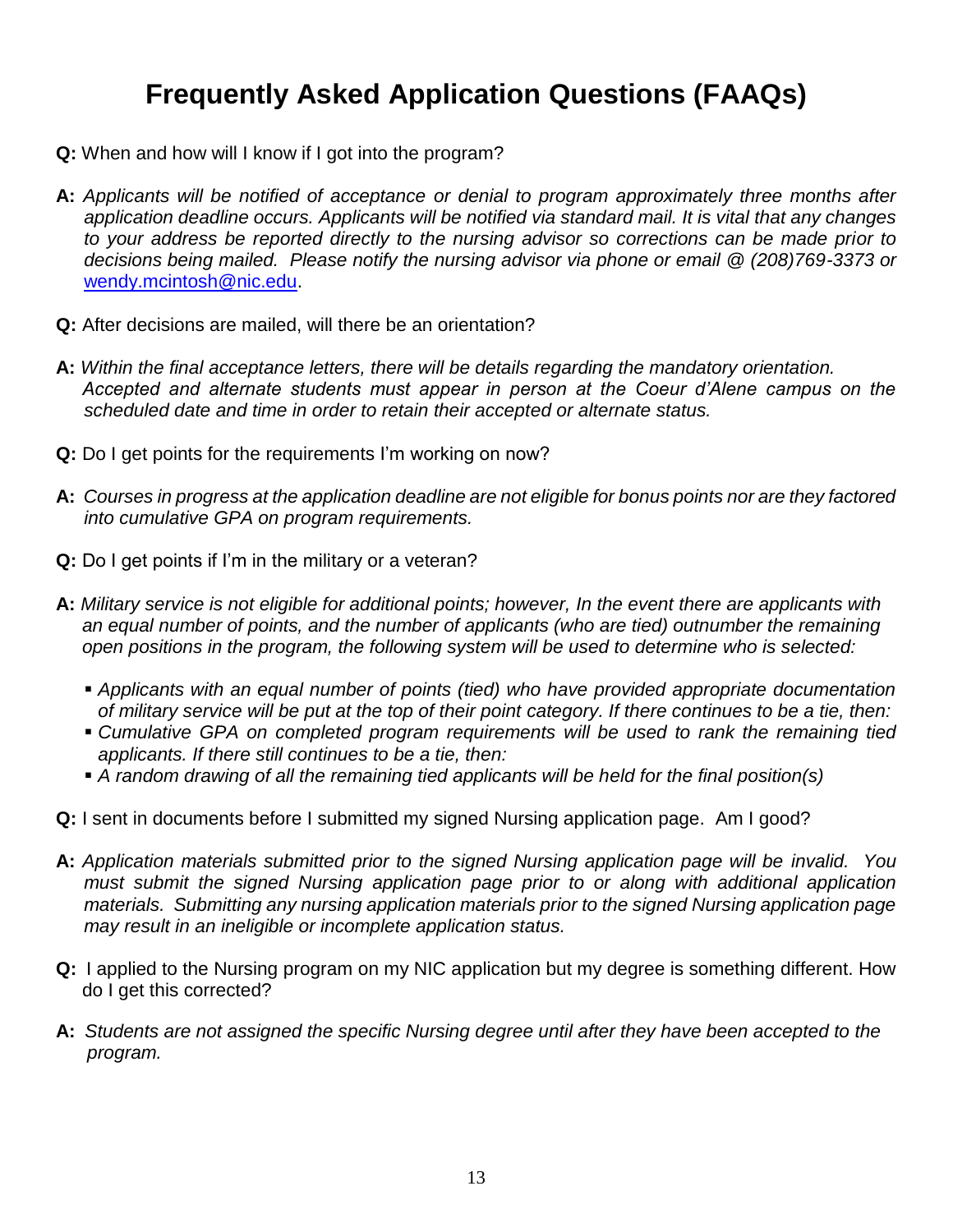- **Q:** My credits at my previous schools transferred as equivalents less than NIC's credits. Do I need to take additional classes or re-take those courses?
- **A:** *This is a common occurrence when courses are transferred from a quarter system to a semester system. Additional credits will only need to be completed if overall credits for graduation are not met.*
- **Q**: May I apply to the program more than once?
- **A:** *Applicants who have been accepted to a nursing program at North Idaho College on two different occurrences are no longer eligible for consideration for admission. Applicants are permitted two separate attempts at success in the North Idaho College nursing programs. This policy applies to acceptance for the Licensed Practical Nursing program and the Associate Degree Nursing program. There are no restrictions as to the number of times an applicant may apply prior to acceptance into one of the North Idaho College Nursing programs.*
- **Q:** How is GPA calculated when more than one course may meet degree requirements?
- **A:** *If applicants have more than one course that will meet a degree requirement (i.e. three GEM 5 courses or two GEM 3 courses), the course(s) meeting the requirement(s) with the highest grade will be used in GPA calculation.*
- **Q:** Do I need to submit official NIC transcripts?
- **A:** *No, applicants do not need to submit official NIC transcripts. However, it is highly recommended that applicants with transfer credits view their transcript evaluations before the application deadline to assure that they have courses which meet the prerequisite admission requirements for the Associate Degree Nursing program at North Idaho College. The transcript evaluation may be viewed on the applicant's MyNIC account. Once logged into your MyNIC account, at the top of the screen in the Search box type 'Transcript Credits' and find the search result for Transfer Summary.*
- **Q**: I studied abroad and have some credits or have a degree from a non-US college or university. Can I submit my transcript from that institution by the nursing deadline? If my foreign credits are listed on another US college or university transcript, can I submit that US college transcript to meet the requirement?
- **A:** *No, we cannot accept foreign transcripts in those manners. All non-US college transcripts must be evaluated by a professional international transcript service such as WES.org, at the student's expense. That organization will then provide the evaluated transcript on behalf of the student to NIC. Such evaluated transcripts must be received by the nursing application deadline. Just like US transfer credits, we cannot accept foreign transfer credits listed on another school's transcript. Please refer to* [Admissions International Students \(nic.edu\)](https://www.nic.edu/admissions/international.aspx) *for additional information.*